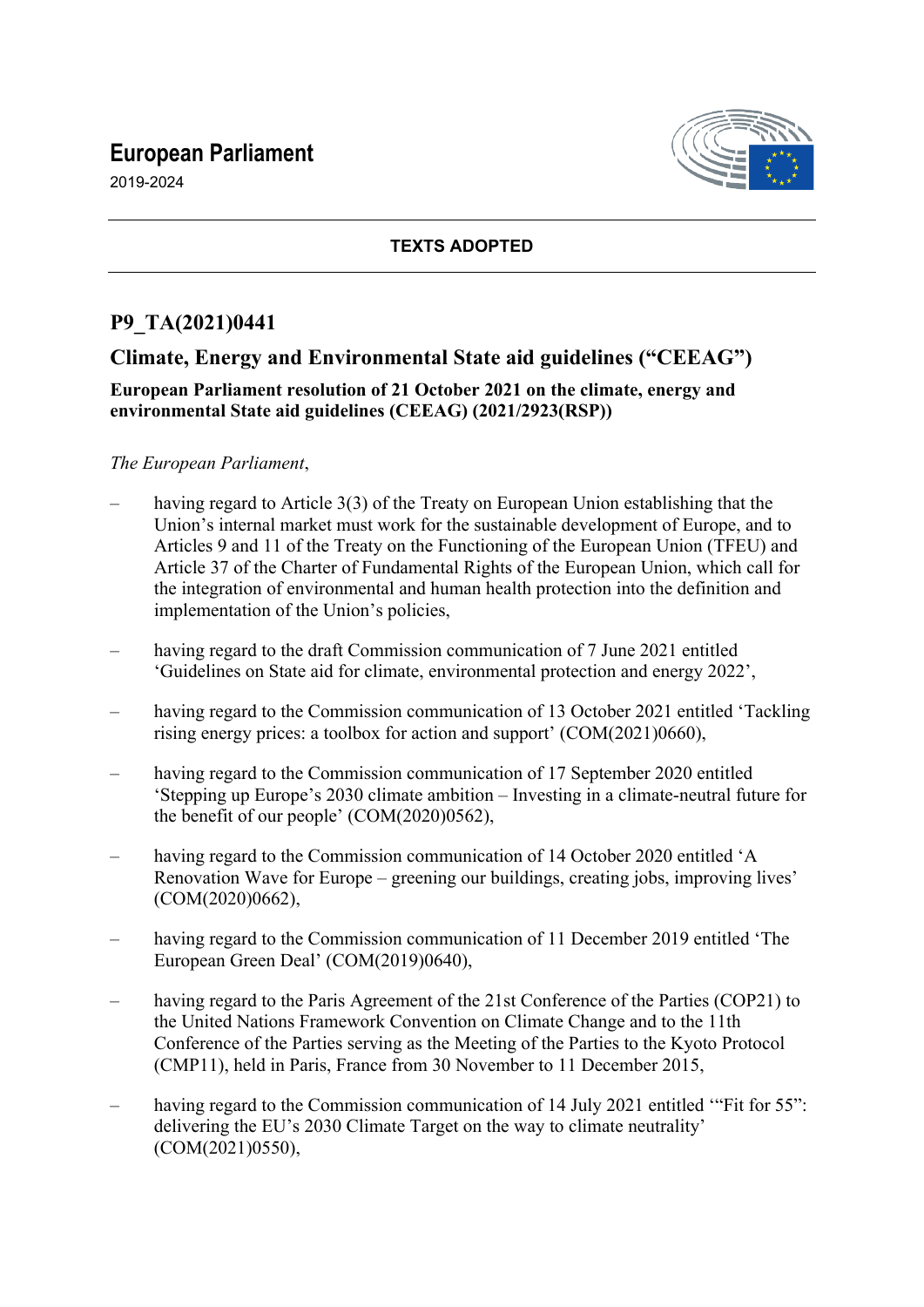- having regard to the Commission Recommendation (EU) 2021/1749 of 28 September 2021 entitled 'Energy Efficiency First: from principles to practice' and its annexed guidelines<sup>1</sup>,
- having regard to the Commission's evaluation of EU State aid rules,
- having regard to the public consultation on the revised climate, energy and environmental aid guidelines (CEEAG),
- having regard to the public consultation on the targeted review of the General Block Exemption Regulation (State aid): revised rules for State aid promoting the green and digital transition,
- having regard to Directive (EU) 2018/2001 of the European Parliament and of the Council of 11 December 2018 on the promotion of the use of energy from renewable sources<sup>2</sup> (Renewable Energy Directive),
- having regard to Directive (EU) 2018/2002 of the European Parliament and of the Council of 11 December 2018 amending Directive 2012/27/EU on energy efficiency<sup>3</sup>,
- having regard to Directive (EU) 2019/944 of the European Parliament and of the Council of 5 June 2019 on common rules for the internal market for electricity and amending Directive 2012/27/EU<sup>4</sup>,
- having regard to Regulation (EU) 2019/943 of the European Parliament and of the Council of 5 June 2019 on the internal market for electricity<sup>5</sup>,
- having regard to Regulation (EU) 2018/1999 of the European Parliament and of the Council of 11 December 2018 on the Governance of the Energy Union and Climate Action<sup>6</sup>,
- having regard to Regulation (EU) 2020/852 of the European Parliament and of the Council of 18 June 2020 on the establishment of a framework to facilitate sustainable investment, and amending Regulation (EU) 2019/2088<sup>7</sup> (the Taxonomy Regulation),
- having regard to Regulation (EC) No 1367/2006 of the European Parliament and of the Council of 6 September 2006 on the application of the provisions of the Aarhus Convention on Access to Information, Public Participation in Decision-making and Access to Justice in Environmental Matters to Community institutions and bodies<sup>8</sup> (the Aarhus Regulation),

- 2 OJ L 328, 21.12.2018, p. 82.
- 3 OJ L 328, 21.12.2018, p. 210.
- 4 OJ L 158, 14.6.2019, p. 125.
- 5 OJ L 158, 14.6.2019, p. 54.
- 6 OJ L 328, 21.12.2018, p. 1.
- 7 OJ L 198, 22.6.2020, p. 13.
- 8 OJ L 264, 25.9.2006, p. 13.

<sup>1</sup> OJ L 350, 4.10.2021, p. 9.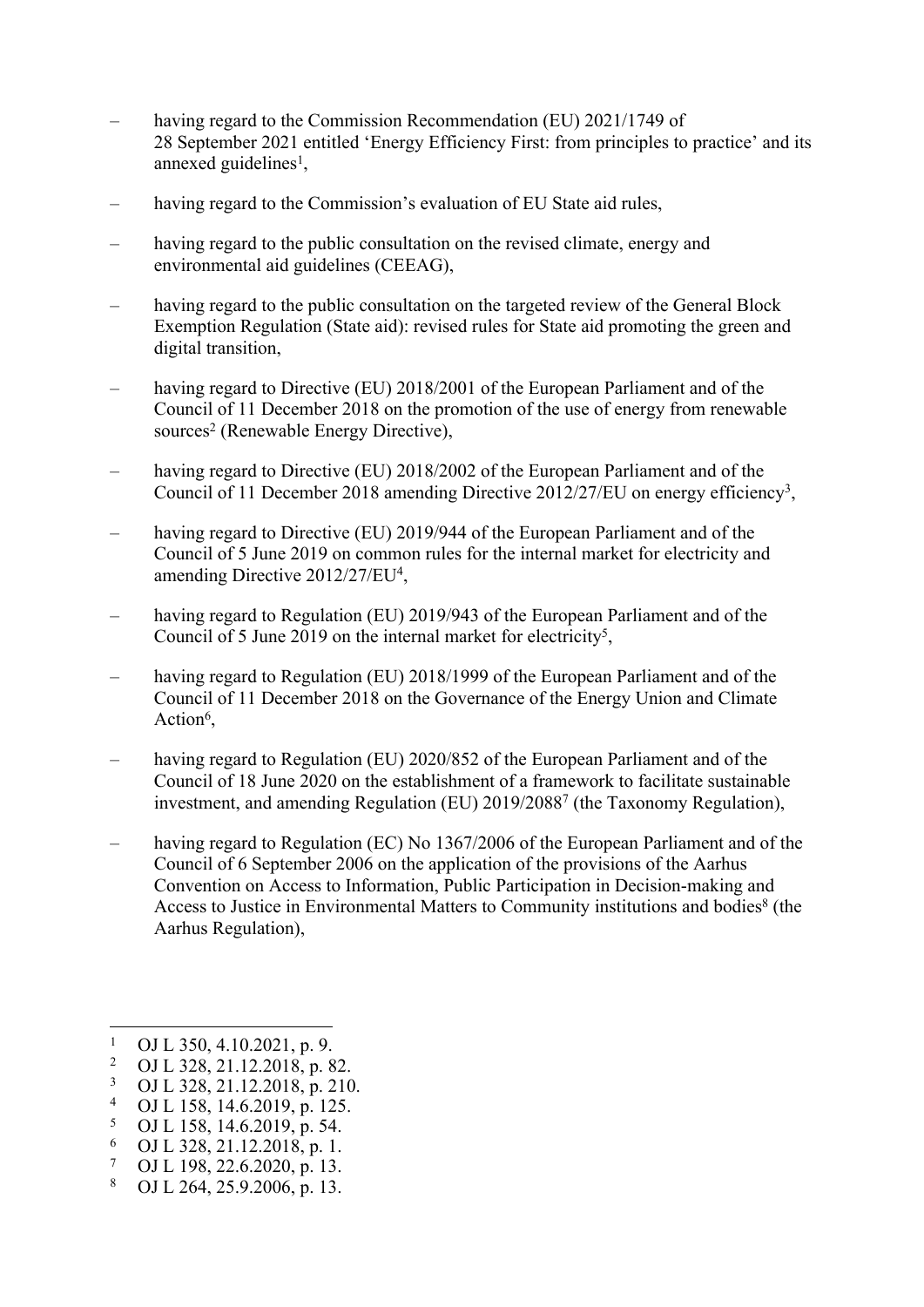- having regard to its resolution of 19 May 2021 on a European strategy for energy system integration<sup>1</sup>,
- having regard to Regulation (EU) 2021/1119 of the European Parliament and of the Council of 30 June 2021 establishing the framework for achieving climate neutrality and amending Regulations (EC) No 401/2009 and (EU) 2018/1999 ('European Climate Law')<sup>2</sup>,
- having regard to the Commission report of 7 July 2021 on Competition Policy 2020 (COM(2021)0373),
- having regard to the Convention on Access to Information, Public Participation in Decision-Making and Access to Justice in Environmental Matters (the Aarhus Convention),
- having regard to Rule 132(2) and (4) of its Rules of Procedure,
- A. whereas the rules on State aid for climate, energy and environmental projects should be fit for the sustainable transition and should be in line with the climate, energy, circularity, zero-pollution and biodiversity goals and ambitions of the Union;
- B. whereas the current 2014-2020 guidelines on State aid for environmental protection and energy (EEAG) will expire on 31 December 2021;
- C. whereas a wide-ranging and deep review of the EEAG is required in order to fully align the guidelines with the European Green Deal, the Paris Agreement and the EU's 2030 and 2050 climate goals;
- D. whereas a robust and transparent State aid framework is necessary to maintain competitive markets and avoid disproportionate and unjustified market distortions;
- E. whereas the EEAG set out the conditions under which State aid for energy and environmental protection may be considered compatible with the single market;
- F. whereas the EU's ambitious energy and climate objectives present unprecedented challenges that will require enormous levels of public and private investment; whereas inaction in the field would be more costly as failing or delaying investments to achieve the ecological transition could cost the EU up to 5,6 % of its GDP in 2050;
- G. whereas the European Green Deal communication specifically sets out that State aid rules should be revised to reflect the European Green Deal's objectives, support a costeffective transition to climate neutrality by 2050 and facilitate the phasing out of fossil fuels, in particular those that are most polluting, thereby ensuring a level playing field in the internal market;
- H. whereas the list of energy-intensive sectors eligible for State aid has been reduced in the Commission's draft CEEAG;

<sup>1</sup> Texts adopted, P9\_TA(2021)0240.

<sup>2</sup> OJ L 243,  $9.7.202\overline{1}$ , p. 1.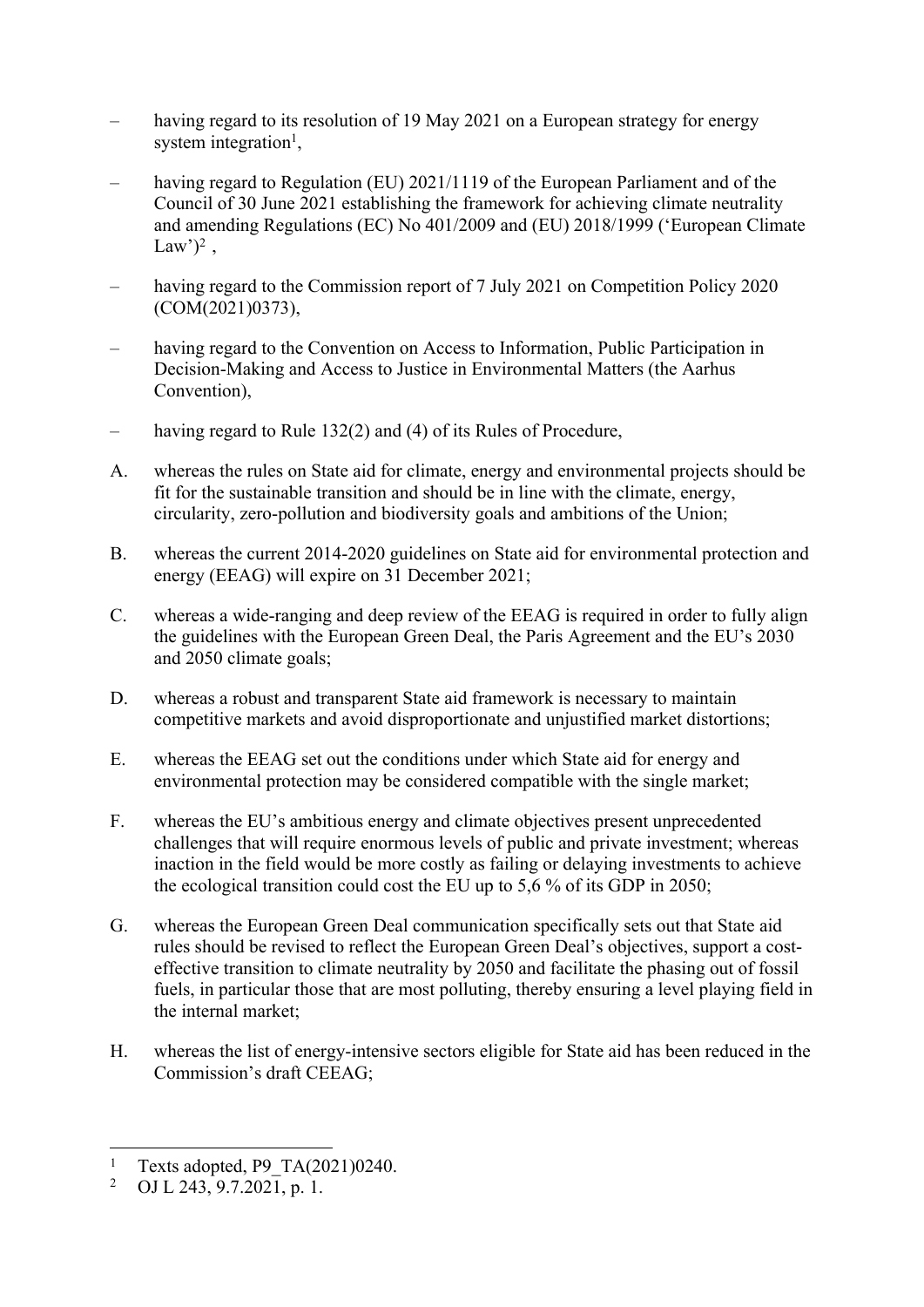- I. whereas the current CEEAG exclude a differentiated approach based on regional specificities and distribution, which slows down the necessary expansion of renewable energy in the countryside in Member States with heterogeneous natural conditions;
- J. whereas on 7 June 2021, the Commission launched a targeted public consultation and published the draft CEEAG; whereas the consultation period ended on 2 August 2021;
- K. whereas the Commission has stated that the two main drivers of the revision of the EEAG are an enlargement of the scope of the guidelines to new areas and all technologies that can deliver the European Green Deal and greater flexibility in compatibility rules; whereas alignment and consistency with all relevant EU environmental and energy legislation and the Union acquis in general is essential;
- L. whereas in order to set the EU on a responsible path to becoming climate-neutral by 2050, the EU has decided to cut its greenhouse gas emissions by at least 55 % by 2030 and the Commission has proposed to align all relevant climate and energy legislation accordingly, including by suggesting Union targets for 2030 to increase the share of renewable energy sources by at least 40 % and to increase energy efficiency by at least 36 % as part of the Fit for 55 package;
- M. whereas the Commission has stated that these climate and energy targets alone will require EUR 350 billion of additional annual investment;
- N. whereas State aid rules, in particular those for climate, energy and environmental protection, should facilitate the phasing out of fossil fuels in accordance with the European Climate Law, and should not cause or contribute to lock-in effects of greenhouse gas emissions or the creation of stranded assets;
- O. whereas State aid rules should serve the implementation of the 'energy efficiency first' principle, which Member States are bound to apply in their energy planning, policy and investment decisions in accordance with Regulation (EU) 2018/1999 on the Governance of the Energy Union and Climate Action;
- P. whereas the modernised State aid rules should be future-proof and should therefore be subject to regular monitoring and review;
- Q. whereas the revision of the CEEAG State aid rules should contribute to a just transition and thus take into consideration social aspects in its objectives, including in the guidelines on tendering mechanisms, so as to counter disproportionate and unintended social consequences and inequalities, bearing in mind that 30 million people or 6,9 % of the EU population live in energy poverty, with marked differences between the Member States;
- R. whereas a robust State aid framework is necessary to maintain competitive markets and can also play a role as an enabling framework to support EU industry in the transition towards a climate-neutral economy;
- 1. Welcomes the Commission's draft communication on CEEAG and its efforts to strengthen the EEAG and aim at a higher level of environmental protection, which includes the decarbonisation of the energy sector; welcomes the increased focus on fighting climate change and reducing greenhouse gas emissions in the draft CEEAG, and underlines that it should go hand in hand with environmental and health protection;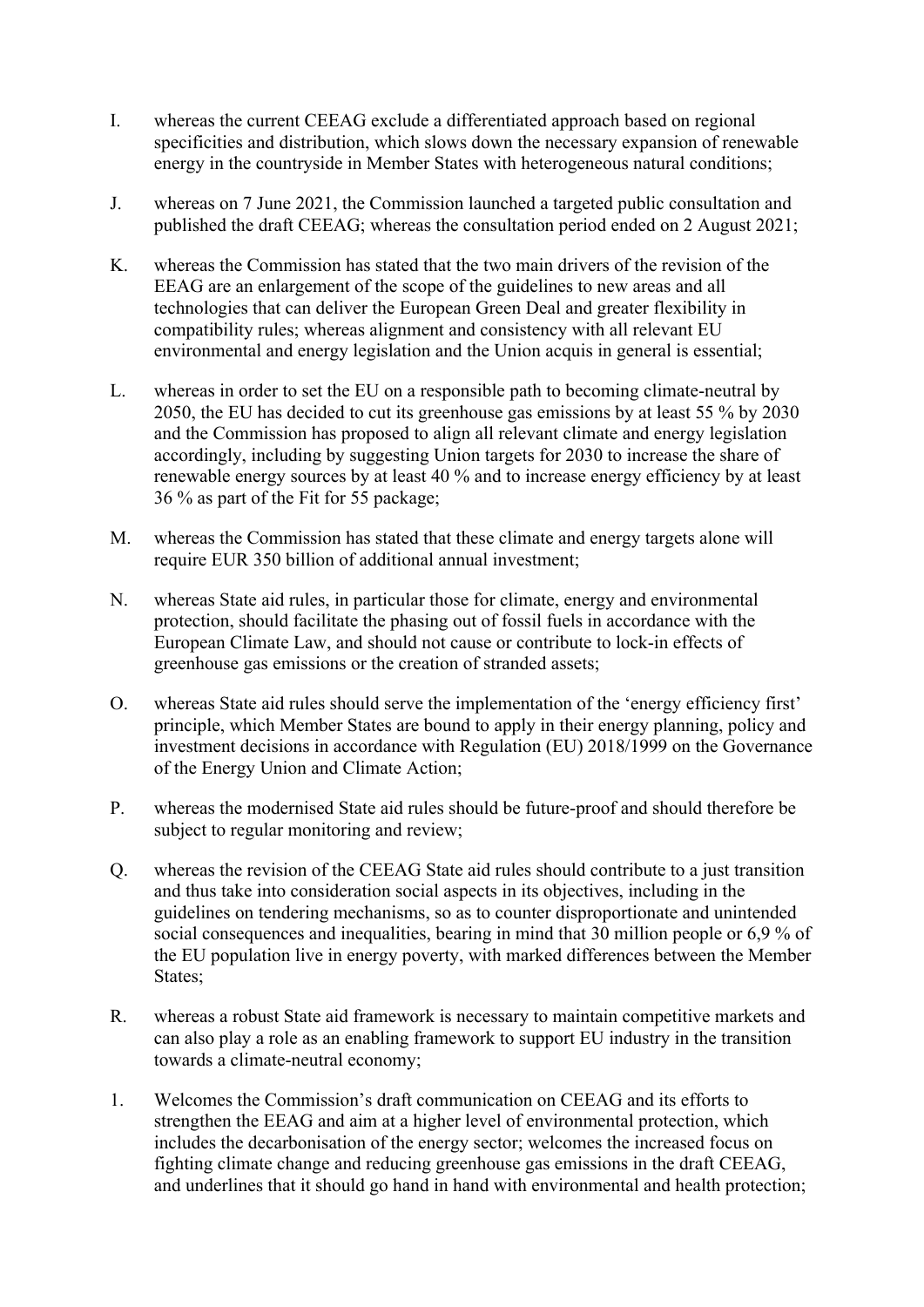- 2. Notes that in light of the technological change brought about by the transition towards a less carbon-intensive model, State aid rules need to come with a certain degree of flexibility;
- 3. Recalls the Union's climate objective of reducing emissions by at least 55 % by 2030, as laid down in the European Climate Law, and the target of reaching climate neutrality by 2050 at the latest; acknowledges that many climate and energy laws are currently under revision to bring them into line with these targets, the proposed 2030 targets for renewable energy now being 'at least 40 %' and for energy efficiency 'at least 36 %'; points out that the transition to a climate-neutral economic model requires significant investment from both the private and the public sector; underlines that the cost of inaction is clearly higher than the cost of fulfilling the EU's climate and energy goals;
- 4. Maintains that environmentally sustainable State aid is key to meeting the EU climate, energy and environmental protection objectives; believes that the Commission should send a clear signal that any support should be compatible with the Paris Agreement and the EU's green transition and social objectives;
- 5. Calls on the Commission to align the different aid categories with the European Climate Law, thereby supporting a cost-effective and just transition to climate neutrality and facilitating the phasing out of fossil fuels; stresses that this gradual phasing out should be accompanied by support possibilities for new less carbon-intensive technologies in accordance with the 'do no significant harm' principle within the meaning of Article 17 of the Taxonomy Regulation and a consistent path to climate neutrality by 2050;
- 6. Notes that the State aid guidelines are aimed at facilitating the phasing out of fossil fuels; stresses, however, that any outstanding support for fossil gas projects should contribute to significantly reducing overall emissions and avoid long-term fossil fuel lock-in by having a future-proof design, for example gas projects that have a binding timeframe to become dedicated hydrogen assets in line with energy infrastructure legislation; underlines the need for commensurate renewable investment schedules requiring the closest scrutiny and the strictest criteria;
- 7. Stresses that State aid in the field of climate, environmental protection and energy is a key medium-term tool for addressing spikes in energy prices, in particular by supporting energy efficiency measures and sustainable renewable energy sources; believes that energy efficiency policies and measures, especially for buildings, are important for vulnerable people; is concerned that in the draft CEEAG, the aid category for 'the improvement of the energy and environmental performance of buildings' falls short in ambition as it only provides for minor renovations; calls on the Commission to increase the basic requirement to reduce primary energy demand in buildings by at least 40 %, the minimum level needed to reach climate neutrality by 2050 in the building sector; calls on the Commission to broaden the possibility of loosening the State aid guidelines for environmental measures of social housing across the Union;
- 8. Calls on the Commission to perform the sector categorisation with sufficient granularity in order to avoid excluding otherwise eligible companies from State aid due to an unfavourable sector categorisation;
- 9. Stresses that in light of the ambition of the Fit for 55 package, more rather than fewer sectors might require public support through State aid; calls on the Commission to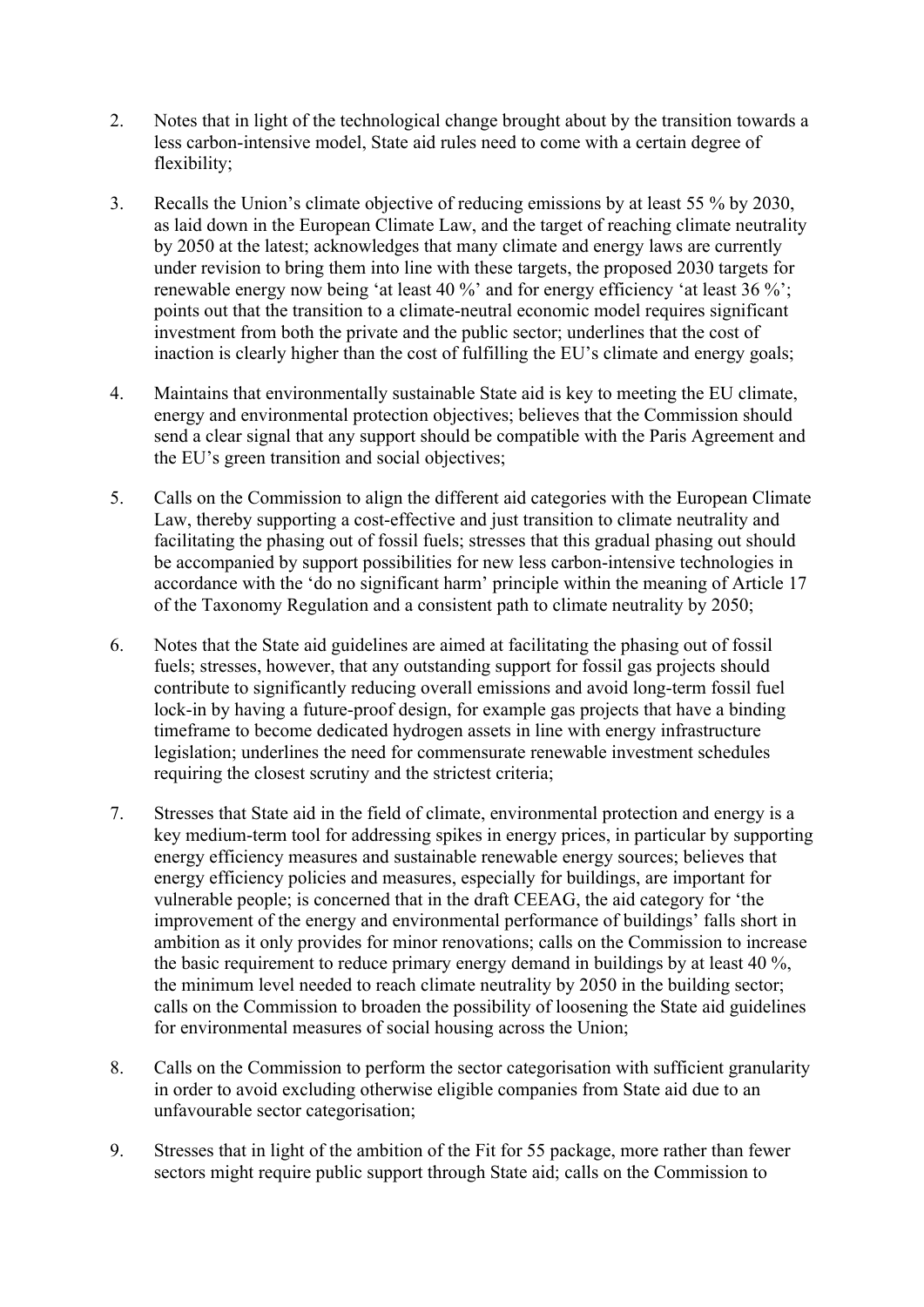include more sectors to be eligible for State aid within the 'Guidelines on State aid for climate, environmental protection and energy 2022'; in particular for aid in the form of reductions from electricity levies for energy-intensive users;

- 10. Highlights the need to mainstream the EU's climate, environmental, zero-pollution, biodiversity and energy legislation and policies in the new State aid framework while ensuring that it remains up-to-date and in line with the updated climate and energy framework currently under revision;
- 11. Highlights that a failure to establish robust State aid rules in line with the Fit for 55 package and the European Green Deal could have negative consequences for the competitiveness and sustainability of EU industry, put job creation and the EU's economic recovery at risk, and ultimately undermine the effectiveness of the Union's climate agenda;
- 12. Stresses that the ambition of the Fit for 55 package will require that certain energyintensive sectors receive a certain degree of public support in order to cope with the transition; invites the Commission to consider reviewing the list of sectors eligible for energy price compensation;
- 13. Calls on the Commission to perform sector categorisation with sufficient granularity in order to avoid excluding otherwise eligible companies from State aid due to an unfavourable sector categorisation;
- 14. Welcomes the general objectives of extending the scope of the EEAG to cover new areas such as clean mobility, increasing flexibility and streamlining current rules; notes however, that more ambition is needed as regards State aid for climate, environmental protection, renewable energy and energy efficiency projects, and that clear definitions and assessment methodologies are needed for new concepts introduced by the CEEAG;
- 15. Stresses that the CEEAG should adequately support the ecological transformation of EU companies in the transition to a carbon-neutral economy, while safeguarding the recovery from the COVID-19 crisis, job creation in the EU and competitiveness;
- 16. Underlines that the CEEAG is intended to clarify how Member States can incentivise early closures of coal, peat and oil shale activities; believes, however, that this aid category should be substantially improved, for instance by:
	- (i) introducing clear safeguards in the phasing out of fossil fuels and related activities, taking into account the historical direct and indirect subsidies received, corporate responsibilities to convert the sites after closure, and in general all liabilities as per the 'polluter pays' principle, which must not be paid with State aid; achieving such safeguards by setting mandatory closure dates, for example; setting an end date for the aid closure regime and/or a phasing-out of aid;
	- (ii) requiring the presentation of a holistic impact assessment and comparisons with energy-efficiency alternatives and, where they fall short, with more sustainable renewable energy alternatives for the outstanding energy needs in order to show that State aid is given to the most cost-effective, energy-efficient and sustainable long-term solution based on renewable energy, in line with the latest science and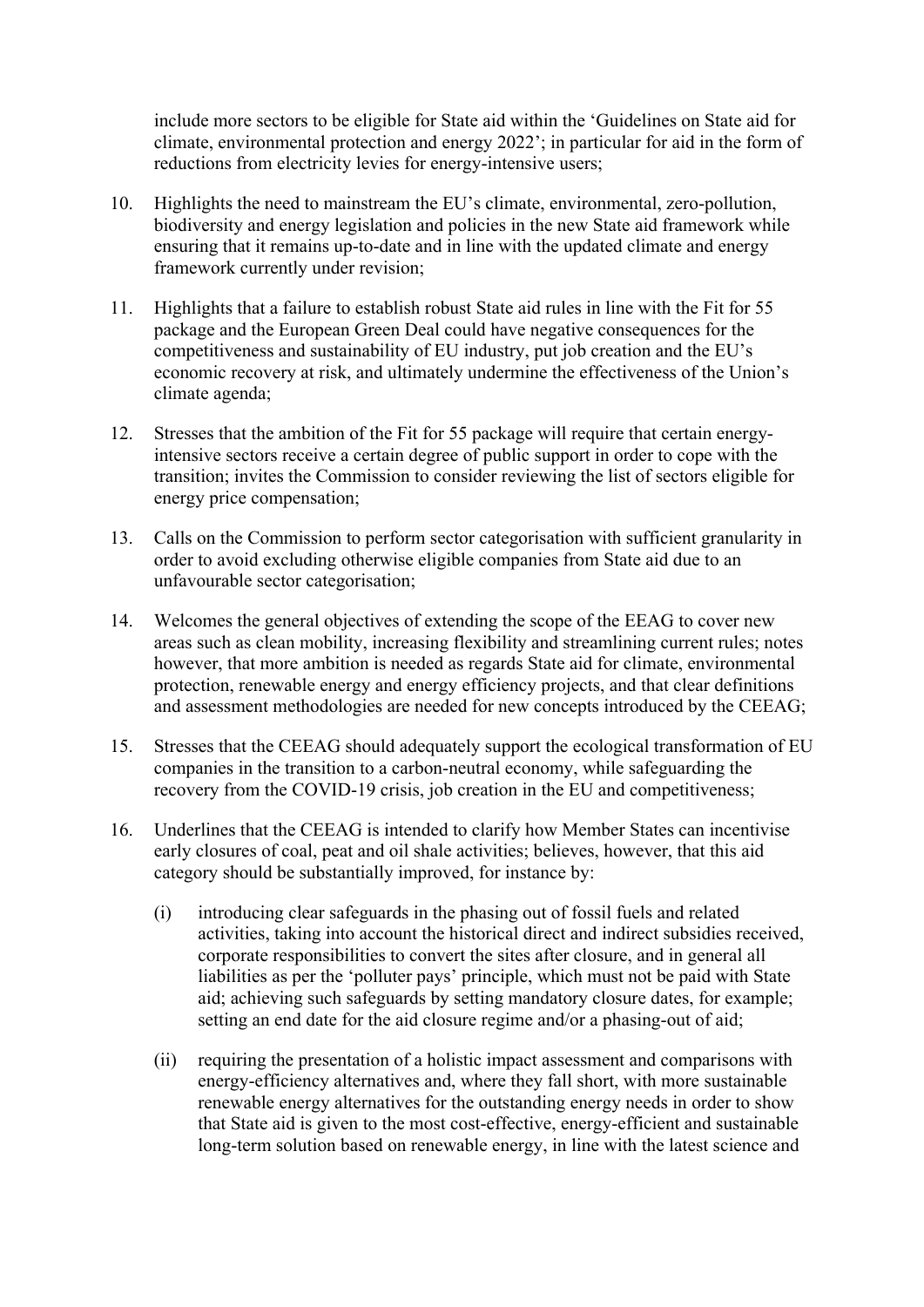objectives of the European Green Deal, in particular those targets on energy efficiency and renewable energy;

- (iii) defining what 'additional costs' eligible for State aid to facilitate the closure of profitable activities means, as was done for State aid to facilitate the closure of uncompetitive activities;
- (iv) requiring transparency in the closure plans for fossil fuel activities and aid granted in this context;
- 17. Stresses that in order to become climate-neutral by 2050, the immediate and mass deployment of energy efficiency measures and sustainable renewable energy technologies is needed; stresses that public investment in energy efficiency and renewable energy will in the long term not only reduce emissions but also drive down and stabilise energy prices, thereby freeing up more disposable income and ultimately strengthening the EU's prosperity and energy security; notes with concern that the draft CEEAG delete the aid category dedicated to supporting renewable energies and put them in competition for State aid with other low-carbon, hence fossil-based solutions; calls therefore for the final CEEAG to include a dedicated chapter on supporting renewable energies, and for it to underline that technology-specific support schemes should be the rule and not the exception and provide for the possibility of having regionally differentiated support levels to enable diversification and cost-efficient system integration of renewable energies at regional level; calls, in line with the Renewable Energy Directive, for the introduction of a specific chapter with dedicated provisions to support renewable energy communities of all sizes and smaller actors, including an exemption from mandatory auctioning and/or substantially increasing the thresholds for their exemption from auctioning or, failing that, at least keeping them at the EEAG levels;
- 18. Stresses that achieving the 15 % cross-border efficient electricity interconnection target, removing national bottlenecks, increasing renewable energy storage capacity and making transmission and distribution grids smarter are another key way of expanding cross-border energy interconnection, which is required to increase security in energy supply, reduce volatility and foster the EU's energy autonomy;
- 19. Insists that State aid rules should be accommodating enough to facilitate the integration of new zero-emission, circular and sustainable solutions in all sectors, especially in hard-to-abate sectors;
- 20. Requests that the energy hierarchy principles be integrated into CEEAG, according to which energy savings and efficiency are prioritised, followed by renewable direct electrification and enhanced uses of renewable heat and, finally, by the use of other sustainable renewable-energy-based resources only for applications that do not have alternatives for their transition; asks the Commission also to revise the aid in the form of reductions from electricity levies for energy-intensive users in the light of these principles by ensuring that such support is linked to real investments in energy efficiency and renewable energies for their processes;
- 21. Calls on the Commission to explicitly integrate the 'energy efficiency first' principle in the CEEAG, in particular by: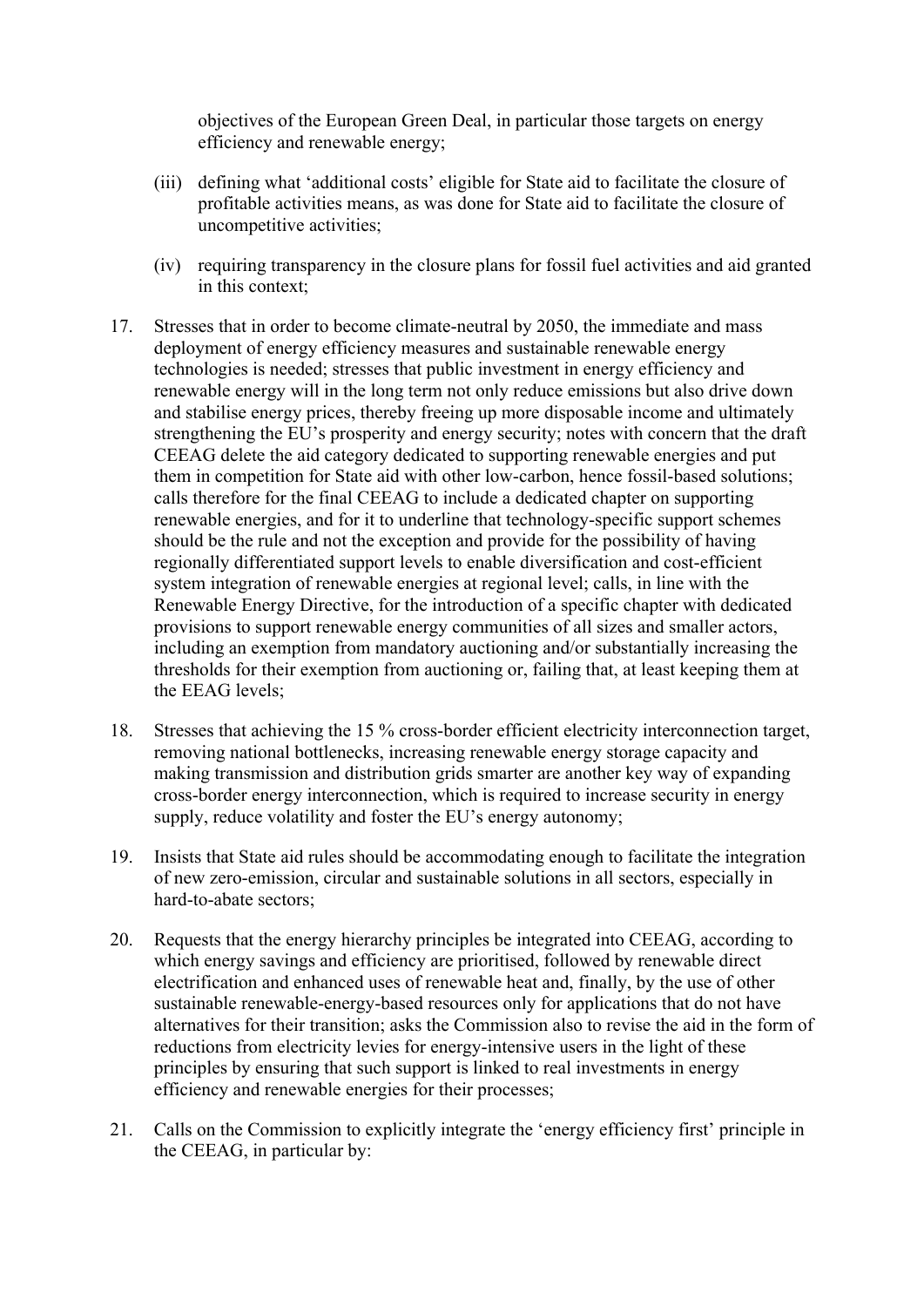- (i) using the principle as a priority baseline for assessing whether a measure in the energy sector is necessary, in particular for aid measures for energy production (section 4.1), aid for security of supply, notably in the context of capacity remuneration mechanisms (section 4.8) and aid for energy infrastructure (section 4.9);
- (ii) integrating the principle into the rationale of measures with regard to schemes for energy efficiency (e.g. technology-specific tender procedures under the first aid category – section 4.1) and the improvement of the energy and environmental performance of buildings (section 4.2) or for district heating and cooling (section 4.10);
- 22. Underlines that EU State aid rules should ensure a level playing field among Member States, as not all Member States will be able to provide the same level of support to businesses, creating the risk of market distortions, fragmentation and more divergences between countries, which in turn would create further social disparities in the single market;
- 23. Calls on the Commission to examine very carefully whether the proposed changes will have a pro-competitive and pro-innovative effect or whether they are more likely to create new barriers to competition, especially for SMEs; calls on the Commission to take into account long-term consequences for the possible narrowing of transformation paths;
- 24. Notes that investments in energy-efficient and renewable technologies require economic predictability in order to minimise investment risks; calls on the Commission to authorise aid schemes for a sufficiently long period that takes into account the planning and development time frames of the relevant projects in accordance with the provisions defined in the relevant legislation;
- 25. Calls on the Commission to ensure legal certainty for support schemes that have already been approved under the old State aid regime; calls on the Commission to include a review mechanism in the CEEAG so as to ensure consistency and coherence with the final legislative acts and implementing acts of the Fit For 55 package;
- 26. Calls on the Commission to avoid excessive levels of burden of proof and justification in the new guidelines in order to avoid bureaucracy and uncertainty that would hamper the policy objectives of the European Green Deal and the achievement of the 2030 reduction targets;
- 27. Stresses the key importance of preserving and creating sustainable and quality jobs in the context of the sustainable transition;
- 28. Calls on the Commission to provide for the possibility of exceptional State aid where other parts of the guidelines would not cover such support but where the innovation supported will have a positive impact on EU society or the EU economy in line with Union policy objectives;
- 29. Expresses concern at the lack of transparency around the exchanges between the Commission and the Member States regarding the notification and approval of national State aid measures, as well as with the criteria used for the assessment of the